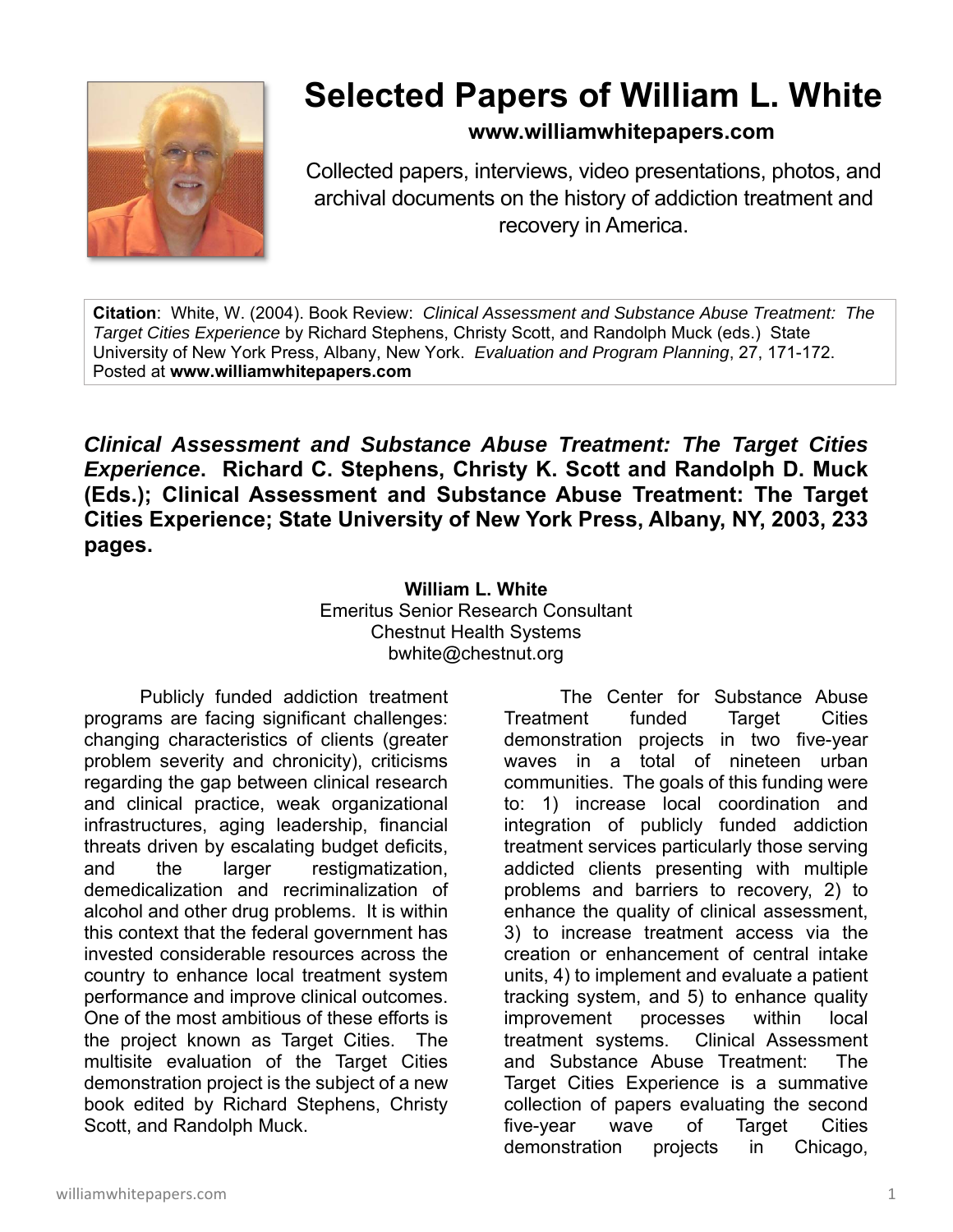Cleveland, Dallas, Detroit, New Orleans, Portland, Saint Louis and San Francisco.

Stephens, Scott and Muck and eighteen of their Target Cities collaborators present the findings of the Target Cities evaluations within eleven, well-constructed chapters. The opening chapter, which describes the Target Cities initiative and skillfully places it within the larger history of modern addiction treatment, is followed by a detailed summary of the evaluation methodologies used within the eight Target Cities project sites. The description of the development of the multisite data base, the methods used to cluster sites for particular studies, and data collection procedures for individual studies within the eight sites, will be particularly helpful to those responsible for the design and conduct of multisite evaluation studies.

The third chapter profiles the more than 43,000 persons who entered treatment through the Target Cities central intake units. What emerges from this profile is a poignant picture of clients burdened by high problem severity and complexity, low family and social supports for recovery, and the resulting repeated contact with treatment systems and the criminal justice system. The dominant clinical profile is that of a poor, unemployed minority male or female in their thirties, presenting with a pattern of multiple drug use, co-occurring psychiatric disorders, and other psychosocial problems. This vivid portrayal of addiction as a chronic, relapsing condition is somewhat alarming in light of administrative and fiscal policies that continue to lower the duration and intensity of addiction treatment and related services.

The fourth chapter provides a cluster analysis of the Target Cities clients. This analysis will be of great interest to local planners and policy makers. The analysis presents seven clinical subpopulations distinguished by particular problem combinations. These problem clusters are significant in that they differ from city to city and could be used to scientifically guide the configuration of local service coalitions. The differences in these subpopulations within and across the Target Cities communities dramatically underscore the dangers of indiscriminately implementing national models in local communities.

 Chapters five and six summarize the effect the central intake unit component of the Target Cities projects had on treatment access. The authors of these chapters conclude that the central intake units increased treatment access for special populations (e.g., women), had no negative effect on treatment access for others (by adding another layer of activity preceding the initiation of treatment services), and generated positive responses from consumers regarding the intake process.

 The seventh chapter uses a sixcondition model of policy implementation developed by Sabatier and Mazmanian (adequacy of theoretical foundation, clarity of directives and structures, stakeholder support, policy evolution, adequacy of resources, leadership commitment and skill) to assess the degree to which the Target City goals of case matching by needed level of care, case management and service linkage were successfully achieved. They conclude that inadequate stakeholder support, underestimating the time and staff resources required for MIS implementation and case management activity, and excessive time demands placed on local leaders served as major challenges to successful completion of the matching, case management and linkage goals. Management consultants conducting process evaluations of new demonstration projects will find the method and framework of analysis in this chapter particularly useful.

 The eighth and ninth chapters summarize two separate evaluations of the extent to which the central intake units affected clinical outcomes. These evaluations confirmed that the central intake units increased or failed to inhibit treatment access but that there were no significant effects of central intake units on posttreatment clinical outcomes.

 Chapter ten summarizes an innovative In-Jail Intervention Program used in Portland Oregon that provided comprehensive assessments, treatment readiness enhancement, and linkage to community-based treatment programs.